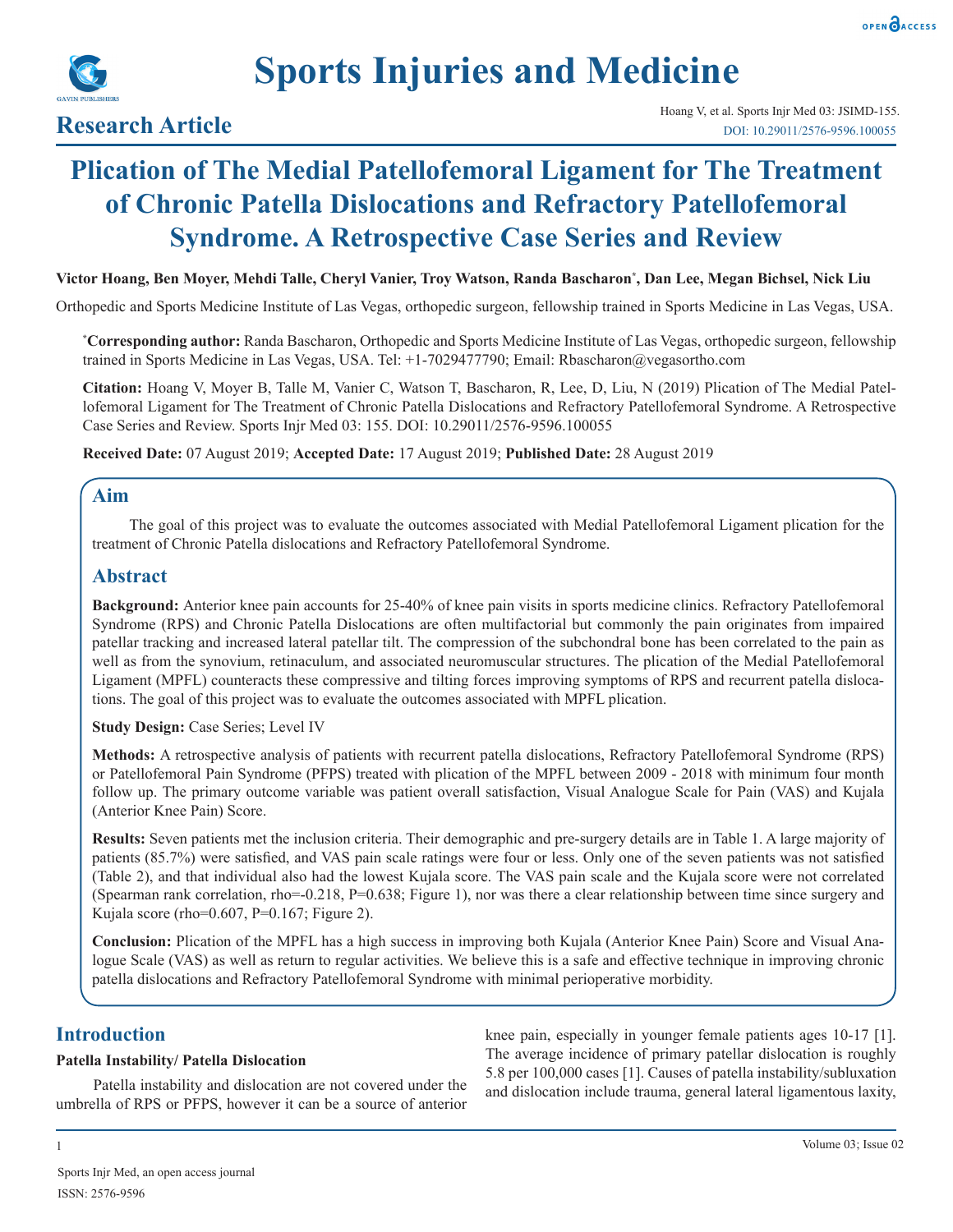lateralized Q-angle, recurvatum, tibial external rotation, vastus medialis weakness, trochlear dysplasia, and/or genu valgum without displacement from the groove in subluxation and complete displacement in dislocation [2-4]. The excessive lateral tilt and glide in subluxation produces a redistribution of forces along the patellar articular surface causing pain and feelings of instability. Dislocations are also a source of pain and involve complete displacement, often laterally, but in rare cases can occur medially and superiorly [2,3,5,6].

Studies have shown that dislocations can lead to recurrent instability, decrease in activity, cartilage damage, fractures, and progression of osteoarthritis [1,7-10]. In the interest of pain relief, joint preservation, and restoration of biomechanics, either conservative or surgical intervention can be beneficial. Extensive long-term clinical study on conservative treatment of patellar dislocations is lacking. However, a study done by Maenpaa and Lehto found that immobilization of the knee in extension after a primary dislocation for six weeks reduced the risk of secondary dislocation three-fold compared to patients that were not [7]. This may provide enough of an opportunity for the MPFL to heal or other structures to tighten up prior to therapy, but more research is required in this area [3].

Patients with patellar instability and dislocations are at a higher risk of subsequent dislocations and even after conservative treatment, experience a 15-44% rate of recurrence [1,3,7]. These patients may benefit from surgical intervention. This, however, remains controversial. According to a review included in a study by Jain, et al. (2011), there is insufficient evidence to support immediate surgical stabilization of the patella after an initial dislocation, and only after a second dislocation should it be considered due to an increased risk of subsequent dislocations.3 In patients with lateral subluxations and repeat dislocations, the MPFL may be damaged or stretched and in need of repair. This procedure's utilization has increased in recent years, and in spite of a noted complication rate of 26%, [11] a number of retrospective studies claim excellent outcomes from 80-96% of patients improving even when used to repair previously failed surgical interventions for instability [2,12- 15].

### **Refractory Patellofemoral Syndrome (RPS) or Patellofemoral Pain Syndrome (PFPS)**

Anterior knee pain has a high incidence affecting 22/1000 patients/year and accounts for 25-40% of knee pain visits in sports medicine clinics [16,17]. Pain originating from impaired patellar tracking as a result of tight lateral soft tissues with compression of the lateral facet against anterolateral femur and increased lateral patellar tilt is often classified as Refractory Patellofemoral Syndrome (RPS) or Patellofemoral Pain Syndrome (PFPS) [18]. The compression of the subchondral bone has been correlated to the pain, but pain can also be associated with the synovium, retinaculum, and associated neuromuscular structures [19].

Development of Refractory Patellofemoral Pain Syndrome is multifactorial. RPS has been often observed in active individuals and affects more women than men as a result of a widened Q-angle [17,20,21]. Other anatomical and biomechanical contributing factors include tight lateral retinaculum, tight IT band, foot pronation, externally rotated tibia, weak hip abductors and external rotators, weak vastus medialis, and injury to the extensor mechanism [8,21]. Weakness in the external rotators or abductors of the hip resulting in internal rotation of the femur, over eversion of the foot resulting in internal tibial rotation, or a combination of both may result in a functional or dynamic valgus deformity, also contributing to patellar maltracking [22].

Patients present with anterior knee pain from overuse, positive theatre sign (pain with activity after prolonged sitting), positive patellar compression test, and pain climbing/descending stairs [16,23-25]. Symptoms are exacerbated with flexion and can be recreated in the clinic utilizing a squat test. If hip abductor strength is in question, a single leg squat test can be utilized to identify hip muscle dysfunction [22].

## **Nonoperative Treatment of Refractory Patellofemoral Syndrome (RPS) or Patellofemoral Pain Syndrome (PFPS)**

Current treatments are centered on pain relief with eventual return to presymptomatic activity and improved patellar alignment. Treatment plans are evaluated on a per patient basis beginning with a focus on non-operative methods. Initially, patients are to avoid activities that cause pain (ie. running, high impact, stair running/ hill climbs) and are prescribed NSAID pain relievers. According to a meta-analysis of the Cochrane database of pharmacotherapy in the treatment of patellofemoral pain, one study showed use of Naproxen provided significant pain relief for 2-3 weeks, but was not significant in long term treatment. The same analysis found there is little evidence supporting the use of NSAIDS for reduction of knee pain in acute or chronic cases [26]. The analysis also explored the use of intra-articular corticosteroid injections and Glycosaminoglycan (GAG) derived viscosupplementation and it was determined that this form of treatment also lacks support from literature [26,27]. Over the course of five weeks, four test groups were compared, including one group consisting of GAGs with lidocaine injections, one group of two injections of saline and lidocaine, and no injections in two other groups participating in quadriceps strengthening physical therapy. The study found a significant difference in relief of symptoms between the GAGs with lidocaine versus the no injection group, but the injections failed to completely remedy patients' symptoms which returned within six months [26,27].

### **Patellar Taping and Bracing**

A number of studies have found use of patellar taping and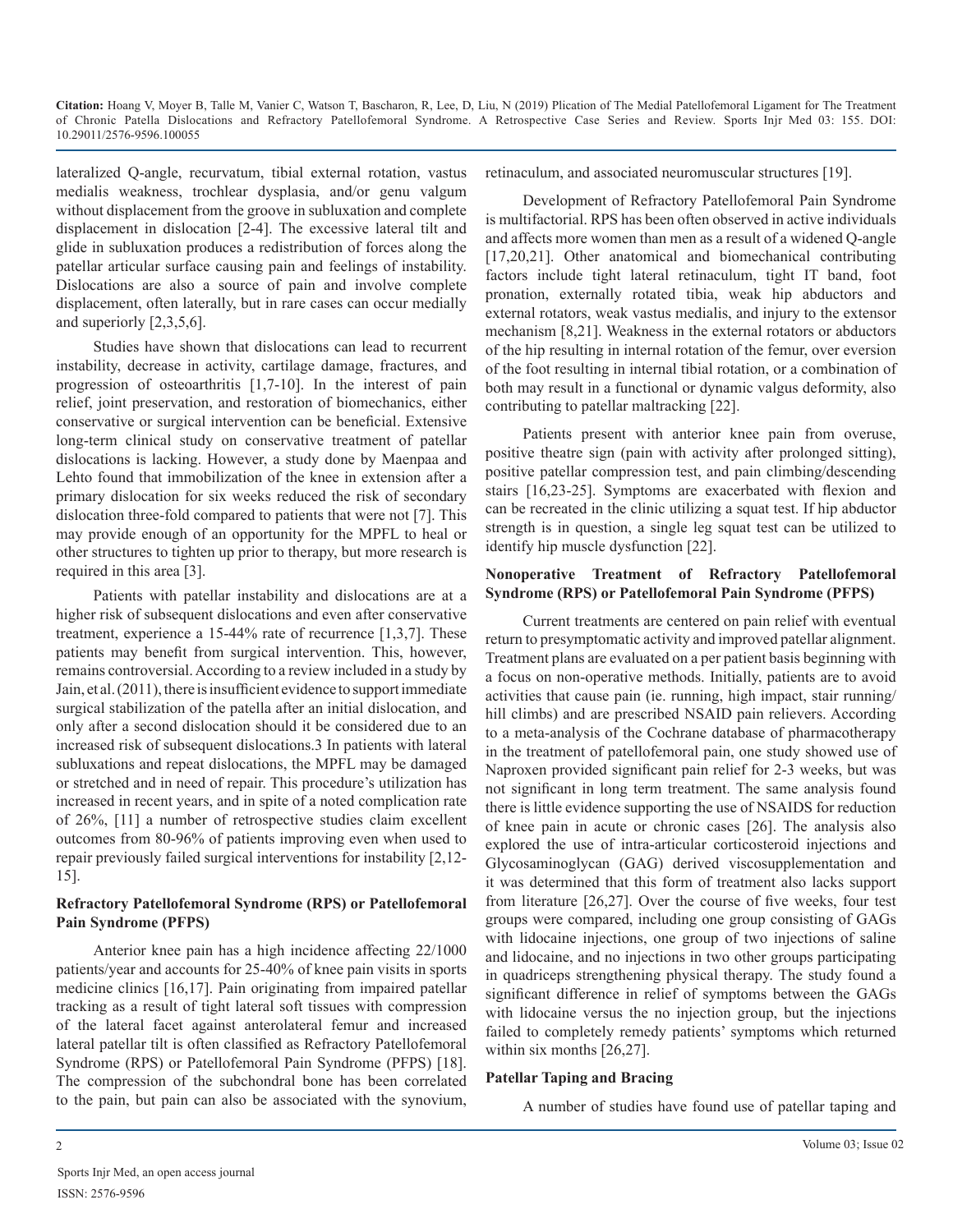bracing reasonable when coupled with exercise therapy. Pfeiffer, et al. utilized tape in a medial direction and evaluated its ability to decrease lateral patellar displacement. The results were significant, but only before intense exercise, indicating that tape coupled with supervised, low intensity exercise therapy can be beneficial [28]. Two meta-analyses, one published in 2002 and another in 2008, also found that tape coupled with exercise provided significant improvement in reduction of pain compared to exercise alone. Sham tape also showed positive results, indicating that a placebo effect can also play a role in improvement of symptoms [29,30]. Unfortunately, the studies involved were focused on short-term results and the long-term effects of tape coupled with exercise have yet to be explored. According to Lan, et al. taping was also found to be less effective in patients with high BMI [31].

The results on bracing are also inconclusive. A study done by Draper, et al. utilized a patellar brace with medial force and measured patellar lateralization and tilt using MRI found the brace was effective and significantly reduced pain [32]. Another study done by Powers et al. had similar statistically significant findings that a knee brace applying medial force to the patella was effective in reducing pain [33]. The aforementioned meta-analyses by D'hondt, et al. and Warden et al. also analyzed non-adhesive bracing. D'hondt, et al. did find improvements in pain reduction, function, and patellofemoral congruence, but the authors noted that the quality of the studies was lacking and concluded the results were limited [29]. Warden, et al. and Chew, et al. both found disputable and statistically non-significant evidence from multiple studies related to reduction of pain and improvement of function [30,34]. The definitive recommendation of bracing requires further investigation, especially given the multifactorial nature of the source of pain.

### **Physical Therapy**

Physical rehabilitation remains the most studied form of conservative treatment for PFPS/RPS. Evidence from multiple studies summarized by the Consensus Statement from the 5th PFP Research Retreat recommends implementing exercise regimens for the lower extremity focused on strengthening and mobilizing the joints and musculature to decrease pain and improve mobility and overall function [35]. The Consensus Statement and two other systematic reviews noted that the randomized clinical trials available consisted of low quality studies yielding results that did not support a specific singular protocol for treatment for PFPS [35- 37]. This is consistent again with the multifactorial nature of the condition. Physical rehabilitation programs should be tailored to the biomechanical findings of the individual focused on strengthening hip abductors and the extensor mechanism (in particular the Vastus Medialis Oblique).

There is limited published evidence in direct support of hip strengthening regimens on reducing patellofemoral pain.

However, a meta-analysis performed by Lack, et al. suggests that increased hip strength can decrease patellofemoral pain and increase function in PFPS patients [38]. There are also two smaller short-term studies (one a single blind randomized control trial and the other cohort study) that analyzed the effects of isolated hip and knee and combination exercise programs. Both studies reported improvements in the groups that utilized programs that strengthened the hip. In the single blind randomized trial by Avraham et al. improvements were seen in all groups that utilized exercise therapy [39,40].

A weak extensor mechanism as mentioned above is suspected to be a causative factor of PFPS and a number of authors suggest use of physical rehabilitation of those muscles as a potential treatment option for pain relief and resolution of symptoms [41- 43]. Weakness in the vastus medialis has been observed in a number of PFPS cases. There have been multiple studies aimed at finding exercises that effectively isolate the VMO for use in physical rehabilitation for patients with VMO weakness and, although they were able to do so, further research is required to determine if those protocols significantly reduce pain from PFPS [44-46]. Again, there is little evidence on effectiveness of extensor mechanism strengthening on pain reduction in patients with PFPS, however, according to Werner, a program that incorporates Closed and Open Kinetic Chain exercises should be utilized to provide a balanced approach to quad strengthening [41].

According to McCarthy and Strickland, conservative treatment should be pursued for a minimum of 3 months before exploring alternative options [25]. Conservative treatment is preferred and has been shown to resolve symptoms in some patients, but the Consensus Statement from the PFP research retreat in 2013 found that about 40% of patients diagnosed with PFP were still symptomatic after one year of conservative treatment methods [47]. Surgical intervention is seldom recommended for treatment of patellofemoral pain. According to a RCT with five-year followup by Kettunen, et al. general arthroscopic treatment (involving shaving inflamed synovium, medial plication, meniscal debris, but no realignment) showed improvement, but did not perform better than a nonoperative exercise program [48]. However, given appropriate criteria there are patients that can benefit from surgical intervention involving patellar realignment procedures and those options should be explored [47].

## **Surgical Treatment of Refractory Patellofemoral Syndrome (RPS) or Patellofemoral Pain Syndrome (PFPS)**

Surgical interventions for PFPS/RPS seek to restore patellar alignment, stability, and biomechanical function. The types of surgical treatment can modify realignment through a lateral retinacular release, distal and/or proximal realignment, or reconstruction of the MPFL. A number of studies have found lateral retinacular release to resolve pain in patients with tight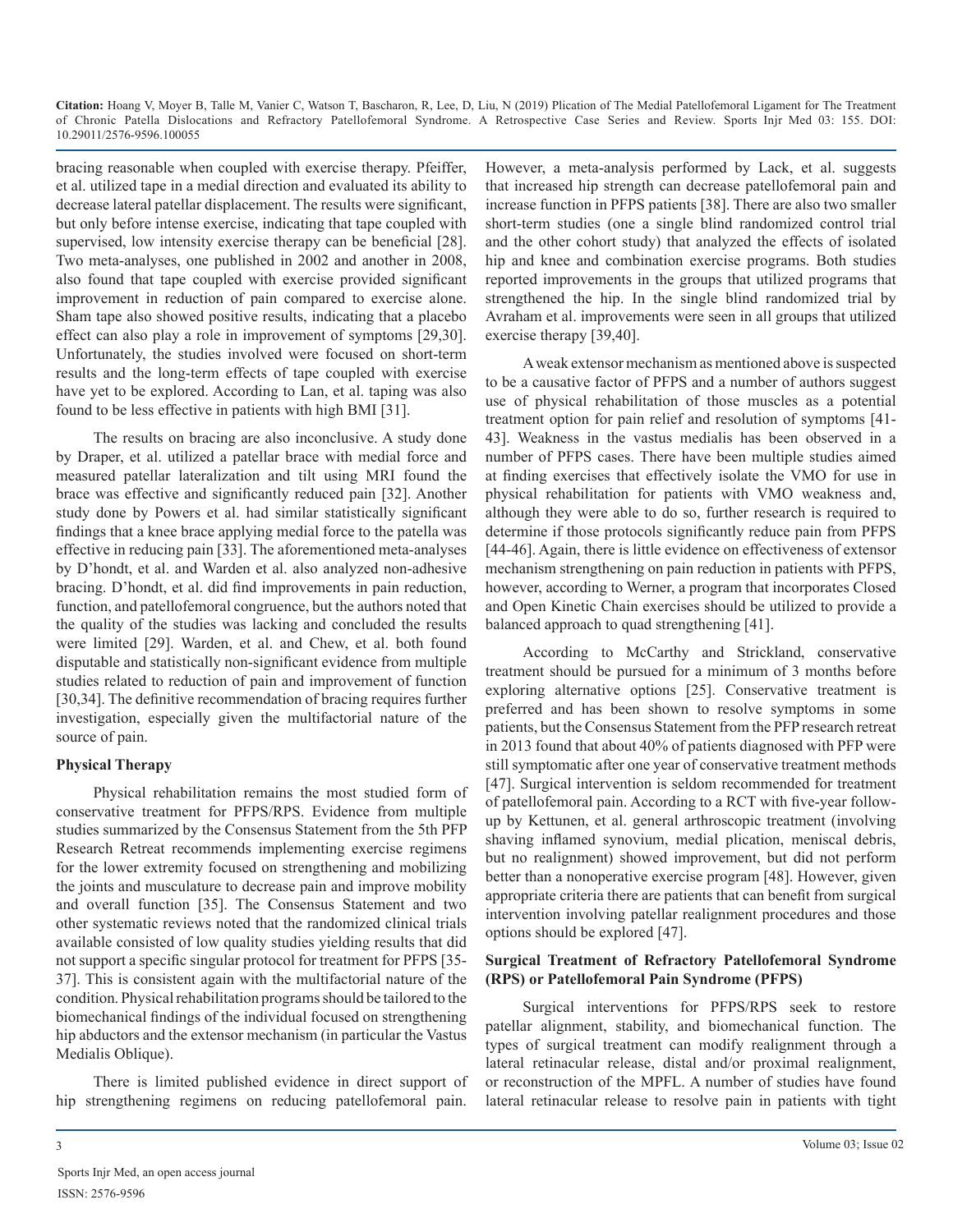lateral retinacular tissues associated with rotational malalignment of the patella, but if over-released or performed on the wrong patient it can lead to medial patellar subluxation [49-52]. Distal realignment involves a tibial tubercle transfer, usually coupled with a lateral release. The Elmslie-Trillat procedure in the appropriate patient has been shown to yield positive results in pain reduction and restoration of biomechanical function when the tubercle is medially translated with solid fixation for quicker use of related musculature [53-55].

Reconstruction of the MPFL is typically indicated for patients with continued laxity after exhausting the aforementioned nonsurgical treatments. Recent studies of this procedure have shown favorable results, with Kujala scores averaging in the mid to high 80's and patients returning to sport and normal activity 17-21 weeks' post-op [15,56-58]. The amount of data on this procedure continues to grow, but a fixed criterion for ideal candidates does not exists and has been mentioned that it may not be ideal for patients with less severe anatomic variances [58]. Open or arthroscopic proximal realignment procedures used to treat patients with patellar dislocations and maltracking are currently contraindicated for patients with increased Q angle, medial patellar lesions, and patella alta [59]. The procedure involves reinforcing tissues by utilization of multiple PDS sutures in the medial soft tissues and is sometimes coupled with a lateral release to aid in patellar realignment. It is important to restore anatomic balance, but not overdo the medial tightening or lateral release to avoid increase of pressure on the medial facet or increased lateral tilt. According to Halbrecht and Ali, et al. arthroscopic plication of the medial soft tissues in a proximal realignment procedure is a viable and acceptable method of treating patients with patellar instability [60,61].

The anatomic and biomechanical findings that overlap between patients suffering from PFPS and patellar instability and dislocations, namely tight lateral retinaculum and maltracking of the patella, begs the question if plication of the MPFL could be a viable option for patients with PFPS/RPS. If there is anterior knee pain with tight lateral retinaculum, lax medial retinaculum or MPFL, and/or patellar maltracking then plication of the MPFL would be a reasonable treatment option to apply a direct medial force at the level of the patella and distal VMO to proximally realign the patella and eliminate painful symptoms. This procedure favors a minimally invasive, purely soft tissue adjustment approach aimed at relieving symptoms, restoring alignment, and return to normal activity. The aim of this retrospective study is to evaluate the effectiveness of plicating the MPFL in patients with recurrent patellar dislocations/subluxations, RPS, or PFPS as a means to elimination of painful symptoms.

## **Methods**

#### **Patient Cohort/Demographics**

Patients were contacted to determine whether they had experienced any dislocations, subluxations, pain, or other symptoms since surgery. Each patient was also administered a Kujala knee score questionnaire, asked to rate their pain using the VAS scale, and asked whether they were satisfied with the results of the procedure. All patients who consented to follow-up were included in the study.

#### **Surgical Treatment**

All of the plication procedures were performed by a single fellowship trained surgeon (N.L.) in Michigan. Each patient prior to surgery had experienced knee pain and either patellar subluxation or dislocation(s) and had attempted nonsurgical interventions such as taping, bracing, and therapy with no relief of symptoms. The next step in their care was offering an arthroscopic debridement with plication of the MPFL.

Standard lateral and medial parapatellar portals are made. Documentation of lateral tilt of patella was accessed and documented, with usual diagnostic arthroscopy. With epidural needle, a 0 PDS suture was utilized to plicate the medial patellofemoral ligament. A superolateral portal was used as a working portal. Post plication knee flexion is accessed under fluoroscopic guidance to identify improved patella tracking as well as alignment. Patients were placed in a knee immobilizer for 2 weeks with weight bearing as tolerated. At 2 weeks, patients began physical therapy to progress out of the immobilizer with increasing range of motion as tolerated.

#### **Statistical Analysis**

Within the cohort averages with 95% CI were calculated for the VAS and Kujala scores. The Spearman rank correlation was used to examine the relationship between the two scores as well as time since surgery and Kujala score.

# **Results**

### **Cohort Demographics**

Twenty-seven patients underwent MPFL plication for lateral patella instability between April 3, 2009 and November 9, 2018. Seven patients met the inclusion criteria and were included in the final cohort. Mean patient age was 30 years (range, 14-48 years). Two patients were of male gender, four were of female gender, and one left gender undisclosed. Five of the cases were performed on the right knee and two on the left. In regard to knee stability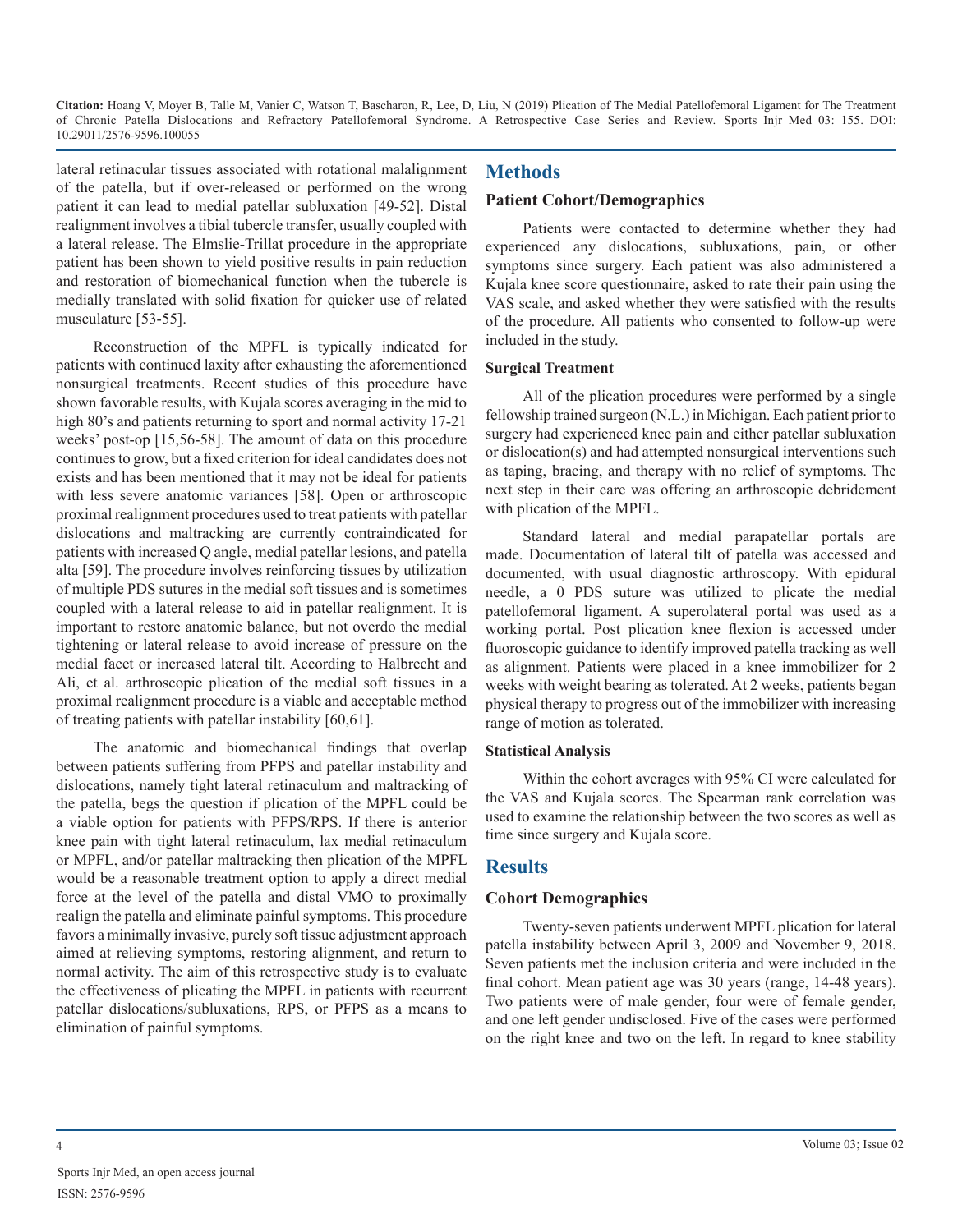prior to surgery, two patients reported one subluxation, five reported one dislocation, and one reported one dislocation and multiple subluxations. The mean duration of symptoms prior to surgery was 13.2 months (range 0.5-48 months). Mean follow-up was 44 months (range, 4-70 months) (Table 1).

| <b>Patient Number</b> | Age | Gender      | <b>Side of Surgery</b> | <b>Dislocation or Subluxation</b>          | <b>Dislocations</b> | <b>Duration of</b><br><b>Symptoms (months)</b> |
|-----------------------|-----|-------------|------------------------|--------------------------------------------|---------------------|------------------------------------------------|
| 1                     | 27  | M           | Right                  | Subluxation                                | $\boldsymbol{0}$    | 48                                             |
| $\sqrt{2}$            | 41  |             | Right                  | Subluxation                                | $\boldsymbol{0}$    | 12                                             |
| $\mathfrak{Z}$        | 39  | M           | Right                  | Dislocation                                | $\mathbf{1}$        | 0.5                                            |
| $\overline{4}$        | 48  | $\mathbf F$ | Right                  | Dislocation                                | $\mathbf{1}$        | $\mathfrak{Z}$                                 |
| 5                     | 24  | ${\bf F}$   | Left                   | Dislocation                                | $\mathbf{1}$        | $\mathbf{1}$                                   |
| 6                     | 18  | $\mathbf F$ | Left                   | Dislocation                                | $\mathfrak{Z}$      | $\overline{4}$                                 |
| $\overline{7}$        | 14  | ${\bf F}$   | Right                  | Dislocation, then repeated<br>subluxations | $\mathbf{1}$        | 24                                             |

**Table 1:** Demographic and pre-surgery information.

| <b>Patient Number</b> | <b>Time since Surgery</b>    | Kujala (Anterior Knee Pain) Score | <b>VAS Pain</b> | Satisfied?     |
|-----------------------|------------------------------|-----------------------------------|-----------------|----------------|
|                       | 5 Yr, 2 Mo                   | 94                                | $\mathbf{0}$    | Yes            |
| $\overline{2}$        | 5 Yr, 9 Mo                   | 90                                | $\overline{2}$  | Yes            |
| $\overline{3}$        | 5 Yr, 1 Mo                   | 66                                | 3               | N <sub>0</sub> |
| $\overline{4}$        | 4 Yr, 7 Mo                   | 89                                | $\overline{2}$  | Yes            |
| 5                     | 4 Yr, 1 Mo                   | 83                                | 4               | Yes            |
| 6                     | $0 \text{ Yr}, 4 \text{ Mo}$ | 70                                | $\mathbf{0}$    | Yes            |
| $\tau$                | 0 Yr, 6 Mo                   | 82                                |                 | Yes            |

**Table 2:** Outcomes after surgery.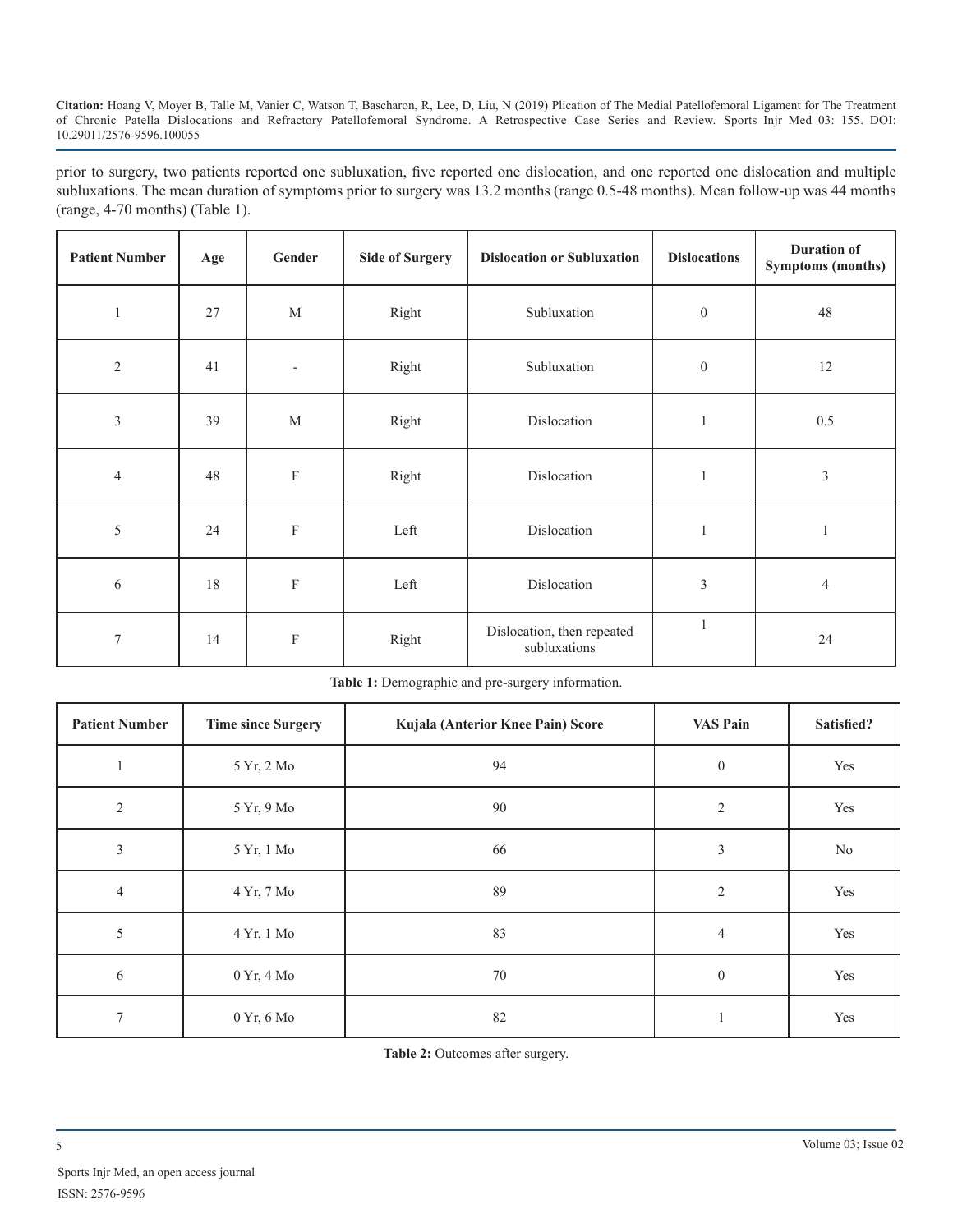#### **Visual Analogue Score (VAS) Pain Scale, Kujala Score, and Patient Satisfaction**

All patients reported VAS pain scale ratings of 4 or less (mean, 1.7; range, 0-4). The mean Kujala (Anterior Knee Pain) score was 82 (range, 66-94). Patient satisfaction was largely positive, with only one of seven patients reporting dissatisfaction. The aforementioned patient also reported the lowest Kujala score (66). The VAS pain scale and Kujala score were not correlated (Spearman rank correlation, rho=-0.218, P=0.638; Figure 1). Time since surgery and Kujala score did not show a clear correlation either (rho=0.607, P=0.167; Figure 2).



**Figure 1:** Relationship between VAS and Kujala Score.



**Figure 2:** Relationship between Kujala Score relative to time elapsed after surgery.

# **Discussion**

Using a VAS score of <4, Kujala >80, and patient satisfaction as the benchmark for success, this study found that the majority of outcomes were favorable. The goal of plication of the MPFL is to limit or eliminate patients pain and feelings of instability with a minimally invasive procedure. The results of this study are consistent with similar studies exploring MPFL imbrication, reconstruction, and other mpfl/medial patellar stabilization procedures [58,60,61]. Systematic reviews of MPFL reconstruction research articles noted Kujala Scores with an average of 89.0-89. (SD 3.7-4.9) [60,62]. One study in particular showed that 21% of patients who

underwent MPFL imbrication experienced a dislocation post-op, but also exhibited less pathoanatomical complications than their counterparts who had the MPFL reconstructed [58]. The same study also discussed that anterior knee pain and instability requires an ala carte approach to care, which this study and others have also found to be true [58,63].

These results are indicative of the one size does not fit all approach to treatment of anterior knee pain and does not claim MPFL plication is superior to other operative and non-operative treatments. The continuum of care should be explored sequentially, beginning with the least invasive until symptoms are resolved. This study also shows encouraging results in support of another procedural tool. In the right patient, plication of the MPFL is an effective treatment method for relief of symptoms, as we believe it is a relatively simple, fast, less invasive surgical option available to patients suffering from anterior knee pain and instability and should be adopted.

This study sought to examine the effectiveness of MPFL plication on an introductory/exploratory level, and therefore has its limitations. The sample size of this study is extremely low, with even fewer patients available for follow-up, and the majority of patients were from the Southwest United States. With a cohort, such as patients with anterior knee pain and patellofemoral instability, a larger sampling is necessary to gain a more accurate understanding of the results, especially given the large degree of variability seen in these patients. The follow-up time was also a limitation. Longer term follow-ups are necessary in future studies, as complications and failures are more likely as time goes on. Another limitation is the subjective nature of the VAS score, as different patients interpret pain differently and therefore makes it difficult to draw accurate correlations to other scores such as the Kujala score.

Future investigations of this procedure should aim to increase sample size and follow-up in more of a nationwide format to obtain a more accurate representation of the affected patient population. As a part of the study a set of standardized criteria for appropriate patient selection should be established and then a comparison study should be completed to determine whether plication of the MPFL is indeed more effective than the other aforementioned techniques. Currently, a side-by-side comparison does not exist.

# **Conclusion**

This study has shown plication of the MPFL has a high success in improving both Kujala (Anterior Knee Pain) Score and Visual Analogue Scale (VAS), as well as return to regular activities within the limits of our sample. We believe this is a safe and effective technique in improving chronic patella subluxations/ dislocations and refractory patellofemoral syndrome with minimal perioperative morbidity and therefore warrants further investigation.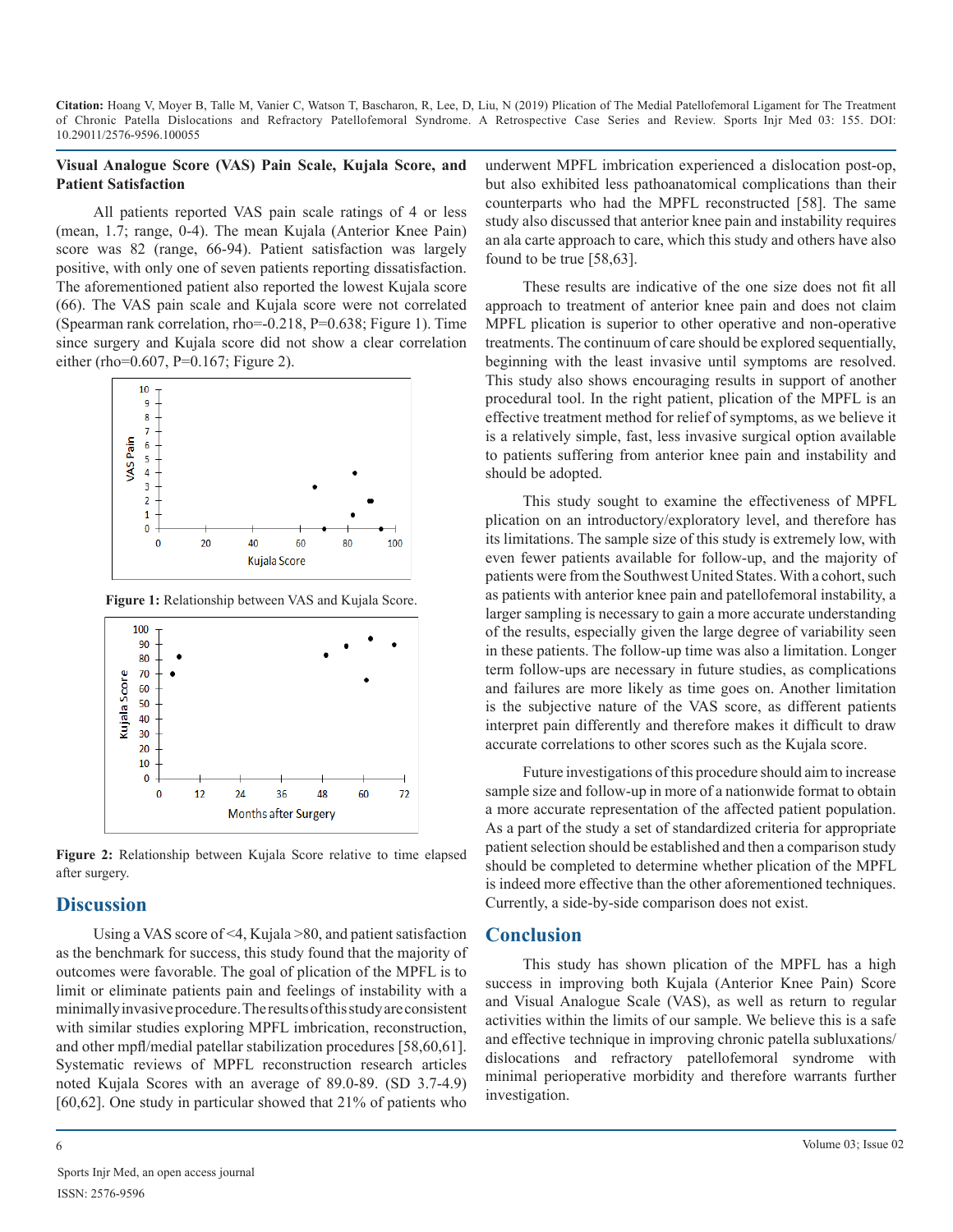## **References**

- 1. [Fithian DC, Paxton EW, Stone ML, Silva P, Davis DK, et al. \(2004\)](https://www.ncbi.nlm.nih.gov/pubmed/15262631) [Epidemiology and natural history of acute patellar dislocation. Am J](https://www.ncbi.nlm.nih.gov/pubmed/15262631)  [Sports Med 32: 1114-1121.](https://www.ncbi.nlm.nih.gov/pubmed/15262631)
- 2. [Weber AE, Nathani A, Dines JS, Allen AA, Shubin-Stein BE, et al.](https://www.ncbi.nlm.nih.gov/pubmed/26935465)  [\(2016\) An Algorithmic Approach to the Management of Recurrent Lat](https://www.ncbi.nlm.nih.gov/pubmed/26935465)[eral Patellar Dislocation: J Bone Jt Surg 98: 417-427.](https://www.ncbi.nlm.nih.gov/pubmed/26935465)
- 3. [Jain NP, Khan N, Fithian DC \(2011\) A Treatment Algorithm for Primar](https://www.ncbi.nlm.nih.gov/pubmed/23016004)y [Patellar Dislocations. Sports Health Multidiscip Approach 3: 170-174.](https://www.ncbi.nlm.nih.gov/pubmed/23016004)
- 4. [Chouteau J \(2016\) Surgical reconstruction of the medial patellofemo](https://www.ncbi.nlm.nih.gov/pubmed/26797001)[ral ligament. Orthop Traumatol Surg Res 102: S189-S194.](https://www.ncbi.nlm.nih.gov/pubmed/26797001)
- 5. [Beasley LS, Vidal AF \(2004\) Traumatic patellar dislocation in children](https://www.ncbi.nlm.nih.gov/pubmed/14758111)  [and adolescents: treatment update and literature review. Curr Opin](https://www.ncbi.nlm.nih.gov/pubmed/14758111)  [Pediatr 16: 29-36.](https://www.ncbi.nlm.nih.gov/pubmed/14758111)
- 6. [Parikh SN, Lykissas MG, Gkiatas I \(2018\) Predicting Risk of Recurren](https://www.ncbi.nlm.nih.gov/pubmed/29736871)t [Patellar Dislocation. Curr Rev Musculoskelet Med 11: 253-260.](https://www.ncbi.nlm.nih.gov/pubmed/29736871)
- 7. [Mäenpää H, Lehto MU \(1997\) Patellar dislocation. The long-term re](https://www.ncbi.nlm.nih.gov/pubmed/9079176)[sults of nonoperative management in 100 patients. Am J Sports Med](https://www.ncbi.nlm.nih.gov/pubmed/9079176)  [25: 213-217.](https://www.ncbi.nlm.nih.gov/pubmed/9079176)
- 8. [Frandsen PA, Kristensen H \(1979\) Osteochondral fracture associated](https://www.ncbi.nlm.nih.gov/pubmed/458886)  [with dislocation of the patella: another mechanism of injury. J Trauma](https://www.ncbi.nlm.nih.gov/pubmed/458886)  [19: 195-197.](https://www.ncbi.nlm.nih.gov/pubmed/458886)
- 9. [Arendt EA, Fithian DC, Cohen E \(2002\) Current concepts of lateral](https://www.ncbi.nlm.nih.gov/pubmed/12365240)  [patella dislocation. Clin Sports Med 21: 499-519.](https://www.ncbi.nlm.nih.gov/pubmed/12365240)
- 10. [Hawkins RJ, Bell RH, Anisette G \(1986\) Acute patellar dislocations.](https://www.ncbi.nlm.nih.gov/pubmed/3717480)  [The natural history. Am J Sports Med 14: 117-120.](https://www.ncbi.nlm.nih.gov/pubmed/3717480)
- 11. [Shah JN, Howard JS, Flanigan DC, Brophy RH, Carey JL, et al. \(2012](https://www.ncbi.nlm.nih.gov/pubmed/22679297)) [A systematic review of complications and failures associated with me](https://www.ncbi.nlm.nih.gov/pubmed/22679297)[dial patellofemoral ligament reconstruction for recurrent patellar dislo](https://www.ncbi.nlm.nih.gov/pubmed/22679297)[cation. Am J Sports Med 40:1916-1923.](https://www.ncbi.nlm.nih.gov/pubmed/22679297)
- 12. [Steiner TM, Torga-Spak R, Teitge RA \(2006\) Medial patellofemoral](https://www.ncbi.nlm.nih.gov/pubmed/16567459)  [ligament reconstruction in patients with lateral patellar instability and](https://www.ncbi.nlm.nih.gov/pubmed/16567459)  [trochlear dysplasia. Am J Sports Med 34: 1254-1261.](https://www.ncbi.nlm.nih.gov/pubmed/16567459)
- 13. [Thaunat M, Erasmus PJ \(2009\) Management of overtight medial pa](https://www.ncbi.nlm.nih.gov/pubmed/19132347)[tellofemoral ligament reconstruction. Knee Surg Sports Traumatol Ar](https://www.ncbi.nlm.nih.gov/pubmed/19132347)[throsc 17: 480-483.](https://www.ncbi.nlm.nih.gov/pubmed/19132347)
- 14. [Deie M, Ochi M, Adachi N, Shibuya H, Nakamae A \(2011\) Medial pa](https://www.ncbi.nlm.nih.gov/pubmed/20929934)[tellofemoral ligament reconstruction fixed with a cylindrical bone plug](https://www.ncbi.nlm.nih.gov/pubmed/20929934)  [and a grafted semitendinosus tendon at the original femoral site for](https://www.ncbi.nlm.nih.gov/pubmed/20929934)  [recurrent patellar dislocation. Am J Sports Med 39: 140-145.](https://www.ncbi.nlm.nih.gov/pubmed/20929934)
- 15. [Drez D, Edwards TB, Williams CS \(2001\) Results of medial patell](https://www.ncbi.nlm.nih.gov/pubmed/11239352)[ofemoral ligament reconstruction in the treatment of patellar disloca](https://www.ncbi.nlm.nih.gov/pubmed/11239352)[tion. Arthroscopy 17: 298-306.](https://www.ncbi.nlm.nih.gov/pubmed/11239352)
- 16. [Witvrouw E, Callaghan MJ, Stefanik JJ, Noehren B, Bazett-Jones DM,](https://www.ncbi.nlm.nih.gov/pubmed/24569145)  et al. (2014) Patellofemoral pain: consensus statement from the 3rd [International Patellofemoral Pain Research Retreat held in Vancouver](https://www.ncbi.nlm.nih.gov/pubmed/24569145), [September 2013. Br J Sports Med 48: 411-414.](https://www.ncbi.nlm.nih.gov/pubmed/24569145)
- 17. [Boling M, Padua D, Marshall S, Guskiewicz K, Pyne S, et al. \(2010\)](https://www.ncbi.nlm.nih.gov/pubmed/19765240)  [Gender differences in the incidence and prevalence of patellofemoral](https://www.ncbi.nlm.nih.gov/pubmed/19765240)  [pain syndrome. Scand J Med Sci Sports 20: 725-730.](https://www.ncbi.nlm.nih.gov/pubmed/19765240)
- 18. [Draper CE, Besier TF, Santos JM, Jennings F, Fredericson M, et al.](https://www.ncbi.nlm.nih.gov/pubmed/18985690) [\(2009\) Using real-time MRI to quantify altered joint kinematics in sub](https://www.ncbi.nlm.nih.gov/pubmed/18985690)[jects with patellofemoral pain and to evaluate the effects of a patellar](https://www.ncbi.nlm.nih.gov/pubmed/18985690)  [brace or sleeve on joint motion. J Orthop Res Off Publ Orthop Res](https://www.ncbi.nlm.nih.gov/pubmed/18985690)  [Soc 27: 571-577.](https://www.ncbi.nlm.nih.gov/pubmed/18985690)
- 19. [Fulkerson JP \(2002\) Diagnosis and treatment of patients with patel](https://www.ncbi.nlm.nih.gov/pubmed/12016090)lofemoral pain. Am J Sports Med 30: 447-456.
- 20. [Barber Foss KD, Myer GD, Chen SS, Hewett TE \(2012\) Expected](https://www.ncbi.nlm.nih.gov/pubmed/23068589) [prevalence from the differential diagnosis of anterior knee pain in ado](https://www.ncbi.nlm.nih.gov/pubmed/23068589)[lescent female athletes during preparticipation screening. J Athl Train](https://www.ncbi.nlm.nih.gov/pubmed/23068589)  [47: 519-524.](https://www.ncbi.nlm.nih.gov/pubmed/23068589)
- 21. [Robinson RL, Nee RJ \(2007\) Analysis of hip strength in females seek](https://www.ncbi.nlm.nih.gov/pubmed/17549951)[ing physical therapy treatment for unilateral patellofemoral pain syn](https://www.ncbi.nlm.nih.gov/pubmed/17549951)[drome. J Orthop Sports Phys Ther 37: 232-238.](https://www.ncbi.nlm.nih.gov/pubmed/17549951)
- 22. [Crossley KM, Zhang WJ, Schache AG, Bryant A, Cowan SM \(2011\)](https://www.ncbi.nlm.nih.gov/pubmed/21335344)  [Performance on the single-leg squat task indicates hip abductor mus](https://www.ncbi.nlm.nih.gov/pubmed/21335344)[cle function. Am J Sports Med 39: 866-873.](https://www.ncbi.nlm.nih.gov/pubmed/21335344)
- 23. [Ostermeier S, Holst M, Hurschler C, Windhagen H, Stukenborg-Cols](https://www.ncbi.nlm.nih.gov/pubmed/17225178)[man C \(2007\) Dynamic measurement of patellofemoral kinematics](https://www.ncbi.nlm.nih.gov/pubmed/17225178)  [and contact pressure after lateral retinacular release: an in vitro study.](https://www.ncbi.nlm.nih.gov/pubmed/17225178)  [Knee Surg Sports Traumatol Arthrosc 15: 547-554.](https://www.ncbi.nlm.nih.gov/pubmed/17225178)
- 24. [Al-Hakim W, Jaiswal PK, Khan W, Johnstone D \(2012\) The non-opera](https://www.ncbi.nlm.nih.gov/pubmed/22896779)[tive treatment of anterior knee pain. Open Orthop J 6: 320-326.](https://www.ncbi.nlm.nih.gov/pubmed/22896779)
- 25. [McCarthy MM, Strickland SM \(2013\) Patellofemoral pain: an update](https://www.ncbi.nlm.nih.gov/pubmed/23456237)  [on diagnostic and treatment options. Curr Rev Musculoskelet Med 6:](https://www.ncbi.nlm.nih.gov/pubmed/23456237)  [188-194.](https://www.ncbi.nlm.nih.gov/pubmed/23456237)
- 26. [Heintjes E, Berger MY, Bierma-Zeinstra SMA, Bernsen RMD, Verhaar](https://www.ncbi.nlm.nih.gov/pubmed/15266488)  [JA, et al. \(2004\) Pharmacotherapy for patellofemoral pain syndrome.](https://www.ncbi.nlm.nih.gov/pubmed/15266488) [Cochrane Database Syst Rev 3: CD003470.](https://www.ncbi.nlm.nih.gov/pubmed/15266488)
- 27. [Kannus P, Natri A, Niittymäki S, Järvinen M \(1992\) Effect of intraar](https://www.ncbi.nlm.nih.gov/pubmed/1418021)[ticular glycosaminoglycan polysulfate treatment on patellofemoral pain](https://www.ncbi.nlm.nih.gov/pubmed/1418021)  [syndrome. A prospective, randomized double-blind trial comparing](https://www.ncbi.nlm.nih.gov/pubmed/1418021)  [glycosaminoglycan polysulfate with placebo and quadriceps muscle](https://www.ncbi.nlm.nih.gov/pubmed/1418021)  [exercises. Arthritis Rheum 35: 1053-1061.](https://www.ncbi.nlm.nih.gov/pubmed/1418021)
- 28. [Pfeiffer RP, DeBeliso M, Shea KG, Kelley L, Irmischer B, et al. \(2004\)](https://www.ncbi.nlm.nih.gov/pubmed/15090376)  [Kinematic MRI assessment of McConnell taping before and after ex](https://www.ncbi.nlm.nih.gov/pubmed/15090376)[ercise. Am J Sports Med 32: 621-628.](https://www.ncbi.nlm.nih.gov/pubmed/15090376)
- 29. [D'hondt NE, Struijs PA, Kerkhoffs GM, Verheul C, Lysens R, et al.](https://www.ncbi.nlm.nih.gov/pubmed/12076444)  [\(2002\) Orthotic devices for treating patellofemoral pain syndrome. Co](https://www.ncbi.nlm.nih.gov/pubmed/12076444)[chrane Database Syst Rev 2: CD002267.](https://www.ncbi.nlm.nih.gov/pubmed/12076444)
- 30. [Warden SJ, Hinman RS, Watson MA, Avin KG, Bialocerkowski AE,](https://www.ncbi.nlm.nih.gov/pubmed/18163413)  [et al. \(2008\) Patellar taping and bracing for the treatment of chronic](https://www.ncbi.nlm.nih.gov/pubmed/18163413)  [knee pain: a systematic review and meta-analysis. Arthritis Rheum 59](https://www.ncbi.nlm.nih.gov/pubmed/18163413): [73-83.](https://www.ncbi.nlm.nih.gov/pubmed/18163413)
- 31. [Lan TY, Lin WP, Jiang CC, Chiang H \(2010\) Immediate effect and pre](https://www.ncbi.nlm.nih.gov/pubmed/20505056)[dictors of effectiveness of taping for patellofemoral pain syndrome: a](https://www.ncbi.nlm.nih.gov/pubmed/20505056)  [prospective cohort study. Am J Sports Med 38: 1626-1630.](https://www.ncbi.nlm.nih.gov/pubmed/20505056)
- 32. [Draper CE, Fredericson M, Gold GE, Besier TF, Delp SL, et al. \(2012\)](https://www.ncbi.nlm.nih.gov/pubmed/21812024)  [Patients with patellofemoral pain exhibit elevated bone metabolic ac](https://www.ncbi.nlm.nih.gov/pubmed/21812024)[tivity at the patellofemoral joint. J Orthop Res Off Publ Orthop Res Soc](https://www.ncbi.nlm.nih.gov/pubmed/21812024)  [30: 209-213.](https://www.ncbi.nlm.nih.gov/pubmed/21812024)
- 33. [Powers CM, Ward SR, Chen YJ, Chan LD, Terk MR \(2004\) Effect of](https://www.ncbi.nlm.nih.gov/pubmed/15273526)  [bracing on patellofemoral joint stress while ascending and descending](https://www.ncbi.nlm.nih.gov/pubmed/15273526)  [stairs. Clin J Sport Med 14: 206-214.](https://www.ncbi.nlm.nih.gov/pubmed/15273526)